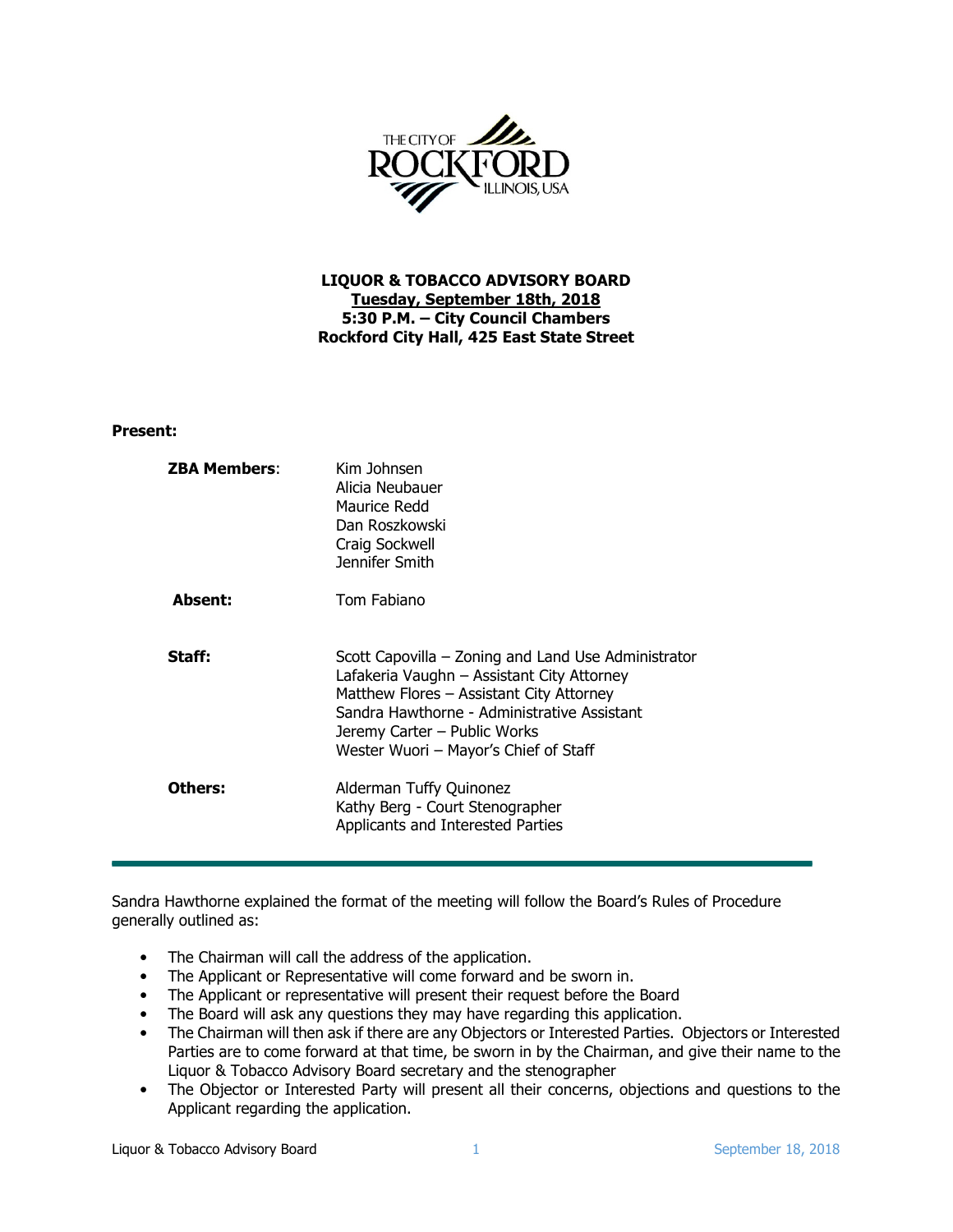- The Board will ask any questions they may have of the Objector or Interested Party.
- The Applicant will have an opportunity to rebut the concerns/questions of the Objector or Interested Party
- No further discussion from the Objector or Interested Party will occur after the rebuttal of the Applicant.
- The Board will then discuss the application and a vote will be taken.

It was further explained to the public in attendance, applicants, objectors and interested parties that this meeting is not a final vote on any item. The date of the Codes & Regulations meeting was given as Monday, August 27, 2018, at 5:30 PM in City Council Chambers in this building as the second vote on these items. The public in attendance, applicants, objectors and interested parties were instructed that they could contact the Zoning Office for any further information and the phone number was listed on the top of the agenda, which was made available to all those in attendance. This information was also presented in written form attached to the agendas and included with letters to Adjacent Property owners.

The meeting was called to order at 6:55 PM A MOTION was made by Craig Sockwell to APPROVE the minutes from the August 2018 meeting as written. The Motion was **SECONDED** by Maurice Redd and CARRIED by a vote of 4-0 with Dan Roszkowski and Kim Johnsen abstaining and Tom Fabiano absent.

| 018-LTAB-021 | 1422 North Main Street                                                    |
|--------------|---------------------------------------------------------------------------|
| Applicant    | Rachael Shuff / MMLN Eats & Drinks Inc. dba Bedda's Bites & B.A.R. (Bar   |
| Ward 03      | Alla Rotando)                                                             |
|              | Sale of liquor by the drink in conjunction with a restaurant,             |
|              | bar/tavern, gaming facility, roof deck and outdoor seating area in a C-2, |
|              | Limited Commercial Zoning District                                        |
|              | Laid Over from June, July and August Meeting                              |

Prior to the meeting, the Applicant's Attorney requested this item be Laid Over to the October meeting. The Attorney was unable to represent the Applicant due to having to travel out of State to attend the funeral of a close relative. Under the circumstances, Legal was agreeable to his request for Lay Over.

A MOTION was made by Alicia Neubauer to LAY OVER the request for the sale of liquor by the drink in conjunction with a restaurant, bar/tavern, gaming facility, roof deck and outdoor seating area in the name of Rachael Shuff / MMLN Eats & Drinks Inc. dba Bedda's Bites & B.A.R. (Bar Alla Rotando) in a C-2, Limited Commercial Zoning District at 1422 North Main Street. The Motion was **SECONDED** by Jennifer Smith and **CARRIED** by a vote of 6-0.

| 018-LTAB-033 | $425$ 15 <sup>th</sup> Avenue                                                 |
|--------------|-------------------------------------------------------------------------------|
| Applicant    | Samer Alzubi dba A & M Market Inc.                                            |
| Ward 11      | <b>Sale of tobacco products</b> in conjunction with a grocery store in a C-2, |
|              | Limited Commercial Zoning District.                                           |

The subject property is located on the south side of 15<sup>th</sup> Avenue, 152 feet east of the 15<sup>th</sup> Avenue and Keefe Street intersection. Samer Alzubi, Applicant, reviewed his request for the sale of tobacco products. Mr. Alzubi is in the processing of purchasing the business from the current owner and will be leasing the property. It is their intent to redo the parking lot and install landscaping.

Legal verified the hours of operation and Condition (4) was amended to 8:00 AM to 11:00 PM.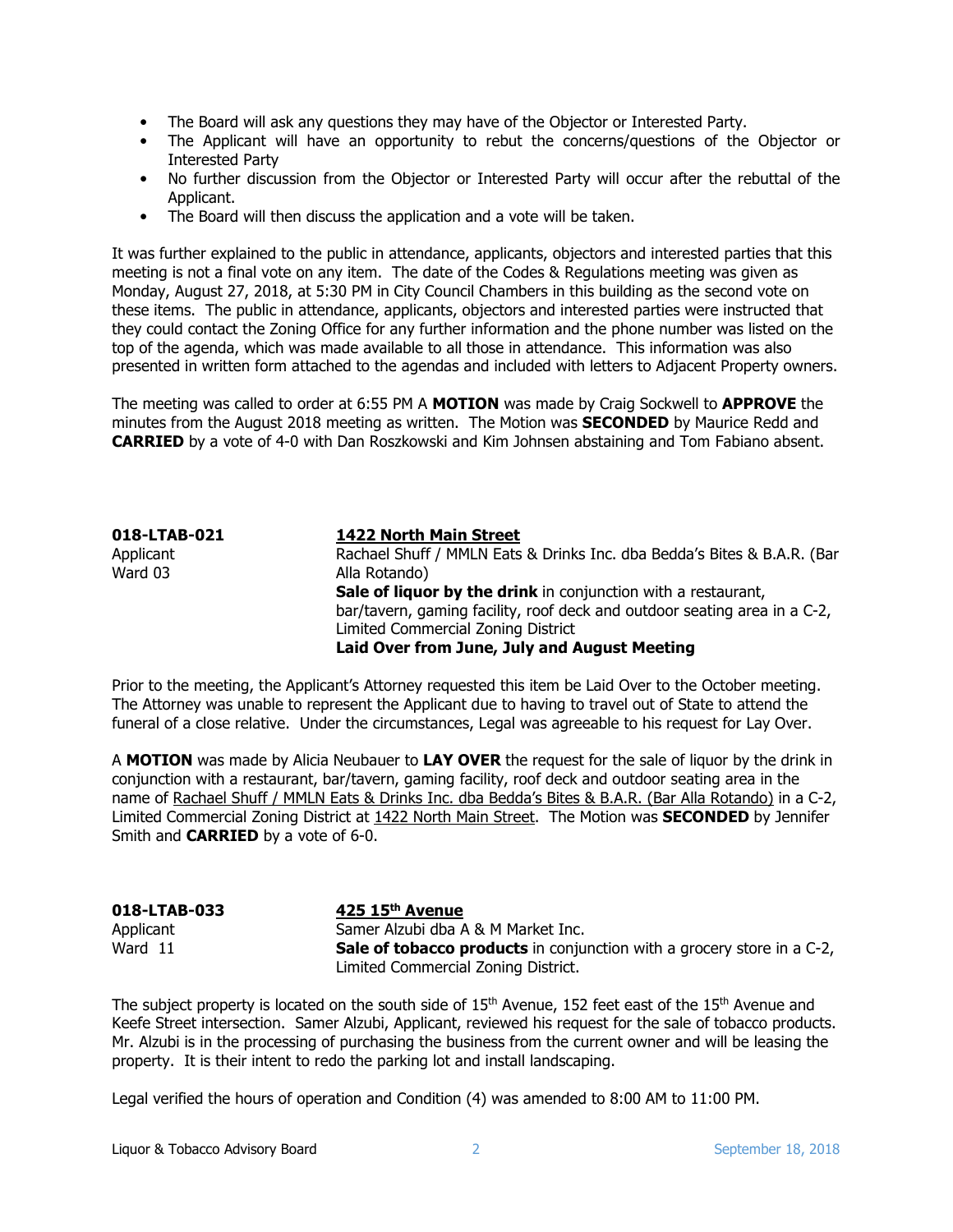Mr. Alzubi had issues with several of Staff's conditions. Regarding condition (5), he stated he is not certain he can meet the deadline of July 1, 2019 to develop the property. Alicia Neubauer asked the Applicant what date would work for him and he did not offer a date in response. Per the Board's suggestion, he agreed that the property be developed by October 1, 2019. Regarding condition (11), Mr. Alzubi stated he is not changing the sign as he is keeping the same business name. Mr. Capovilla stated the condition could remain in the event he changes the sign in the future. Mr. Alzubi also stated he did not agree with condition (16) which states he cannot have bars on the windows. The Board told Mr. Alzubi that he would have to remove the bars as a condition of approval. Mr. Alzubi stated this was really the decision of the owner as he was only leasing the building.

Staff Recommendation is for Approval with 19 conditions. No Objectors or Interested Parties were present.

There was discussion regarding Laying Over the item to allow the Applicant time to check with the owner of the property about removing the bars, but the Board felt they should be consistent with other decisions to not allow bars on the windows.

A MOTION was made by Alicia Neubauer to APPROVE the sale of tobacco products in conjunction with a grocery store in the name of Samer Azubi dba A & M Market Inc. in a C-2 Limited Commercial Zoning District at 425 15<sup>th</sup> Avenue with revisions to Condition 4 and 5. The Motion was **SECONDED** by Craig Sockwell and **CARRIED** by a vote of 6-0.

Approval is subject to the following conditions:

- 1. Meet all Building and Fire Codes.
- 2. Compliance with all City of Rockford Tobacco Codes.
- 3. The sale of tobacco products shall be limited to the interior site plan that was submitted Exhibit E.
- 4. The sale of tobacco products will be from 8:00 A.M. to 11:00 P.M., Monday through Sunday.
- 5. That the property be developed per approved plan Exhibit E by October 1, 2019.
- 6. Submittal of a Parking Lot Permit and Storm Water Management Application for Staff review and approval.
- 7. Submittal of a Fence Permit with fence detail and rendering for Staff's review and approval.
- 8. Submittal of a Dumpster Enclosure Permit with dumpster detail and rendering for staff's review and approval.
- 9. Submittal of a Winnebago County Real Estate Combination Request Form for Staff review and approval.
- 10. Submittal of a photometric plan with fixture details and fixture specifications for staff's review and approval.
- 11. Must obtain separate permits for signage and sign must be constructed to match building design and in accordance with plans approved by staff.
- 12. The sale of rose tubes, airplane-sized bottles and any other products that can be deemed to be easily manufactured into drug paraphernalia is prohibited.
- 13. The sale of water pipes and "huka" or "hookah" pipes are prohibited.
- 14. Window display signage is limited to 20% of window area.
- 15. There shall not be temporary exterior signage.
- 16. The windows shall not be covered with bars or other devices that block the windows.
- 17. Any pending general ordinance case(s) must be resolved prior to issuance of the license.
- 18. All outstanding general ordinance fines must be paid prior to the issuance of the license.
- 19. All conditions must be met prior to establishment of use.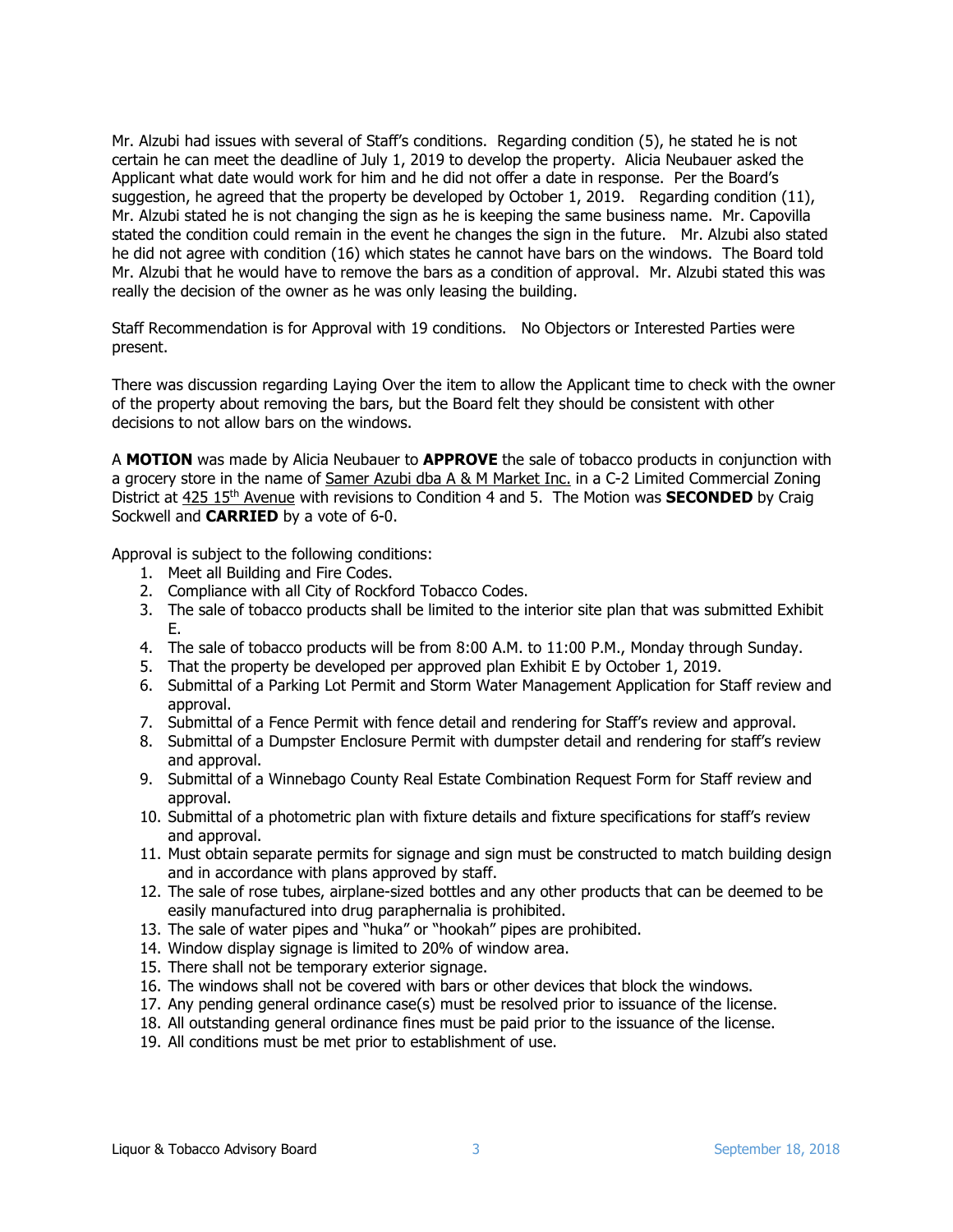## 018-LTAB-034 1620, 1626, 1616 North Bell School Road

Applicant Rose Mary Provenzano aka Rosemary Leggio dba Cucina Di Rosa Ward 01 Modification of an existing liquor license to allow the sale of beer and wine by the drink in conjunction with an Italian Caffe and video gaming facility in a C-1, Limited Office Zoning District

The subject property is located on the west side of North Bell School Road within a shopping center. Rose Mary Leggio and Robert A. Calgaro, Attorney were present. Ms. Leggio stated she has legally changed her name to Rose Mary Leggio and will be referred to as such in these minutes. Attorney Calgaro reviewed the request of the Applicant. The Applicant was approved for the sale of beer and wine by the drink at this location in April of 2017 with (9) conditions of Approval. Condition number (8) stated: "The premises shall not have a video gaming license." Ms. Leggio is now asking for a Modification of her license to remove this condition. Attorney Calgaro explained that under the rules of the Gaming Board, the liquor hours are the gaming hours so the machines cannot operate after 10:00 PM any day. He further stated that at the 2017 meeting, she reserved the right to apply for gaming in the future. He expressed that other establishment have gaming and Ms. Leggio would like the opportunity to offer this service as well. He emphasized that the purpose of selling beer and wine is to allow clients to have beer and wine with their dinner. The establishment is not a bar. The average age of the customer is 60 years old. Attorney Calgaro further stated that it is a proven fact that most gamblers in the U.S. are women over the age of 55. The Applicant has fully complied with all conditions of the original request and does not feel there is any reason why her establishment should be treated any differently than other facility.

Attorney Vaughn asked the Applicant to confirm hours of alcohol services. There was a conflict of information with the business plan and the hours of operation presented. Attorney Calgaro stated this was an error and the actual hours of operation are 9:00 AM to 10:00 PM.

Maurice Redd asked what the reaction was to the letters of objection from the Association. In reference to a shooting occurrence in August, Attorney Calgaro stated the shooting occurred over 2 hours after the establishment closed. It had nothing to do with the Applicant nor the operation of her business. He further rebutted that Ms. Leggio never promised to not seek a gaming license in the future. The safety of children has not been an issue in the last year and a half and he does not see how middle aged women who go to a place like the Applicants instead of a sports bar, and are sitting at a gaming machine is harmful to children.

Staff Recommendation is for Denial. Objectors and Interested parties were present. Letters of Objection were received and included in the Planning & Zoning Report.

George Pleshkewych was present as an Objector and stated he was representing members of his subdivision. Mr. Pleshkewych reviewed the history of the property going back to 2003. He also distributed a packet of information which included a photo taken from his back yard showing the relationship to the Applicant's establishment and his property. He stated he is not here anti-Applicant, or anti-small businesses. He stated the subdivision is not in objection of the Applicant or her business, but rather the location of the business in relationship to their neighborhood. Mr. Pleshkewych's written presentation is available on file.

Kim Johnsen asked if he ever saw people walking along Bell School Road. Mr. Pleshkewych stated he runs along that road all the time and usually does not see people walking. She asked if children played in that field and he stated they do.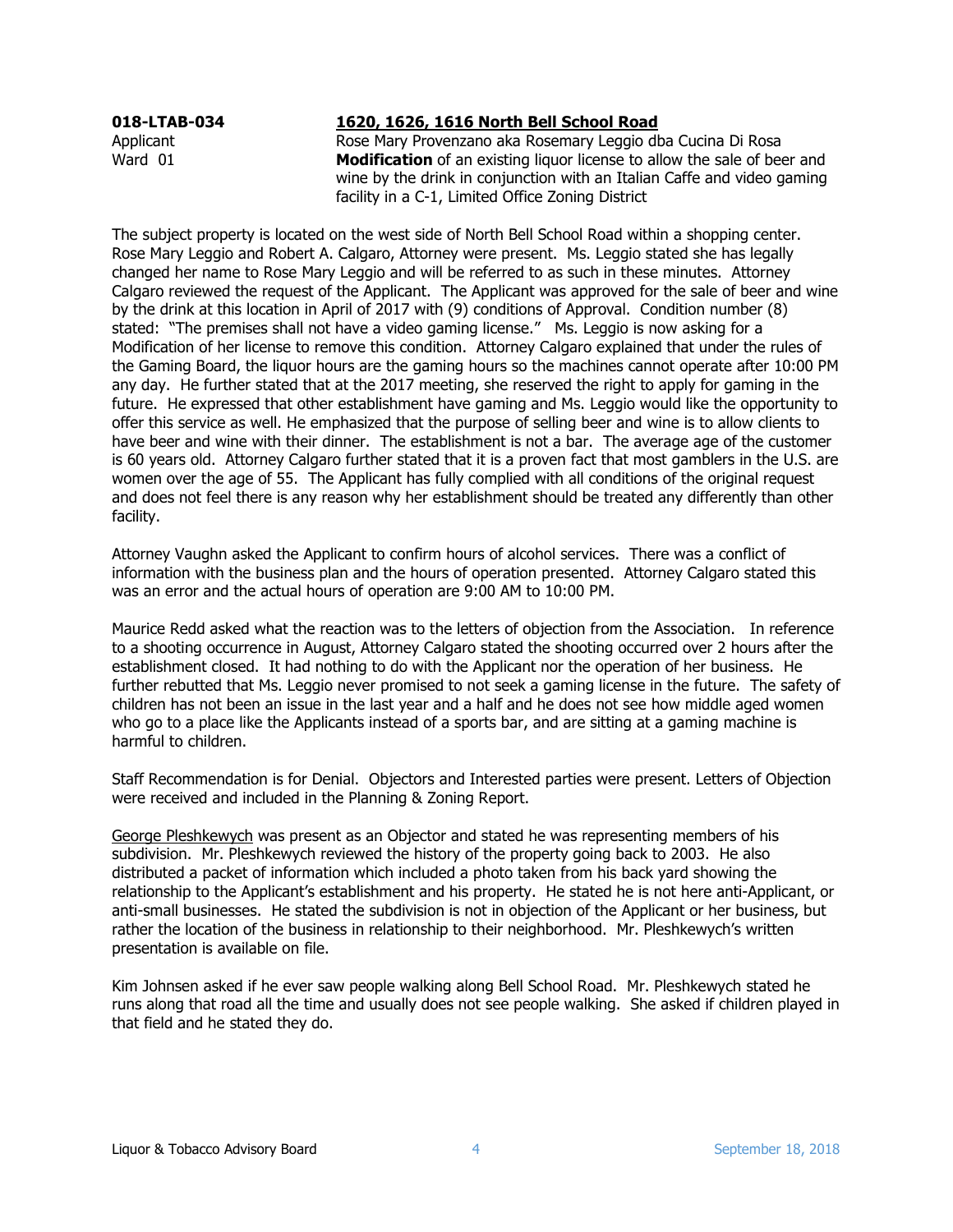Thaddeus Denthriff II, was present as an objector. He reiterated that he is not against small businesses nor the Applicant herself. He distributed photos of homes around the plaza in which the Applicant's business is located and stated every one of them have children. The ones that are not circled are still under construction. He stated his family owned laundry mats, and also bars. He stated people do not sit outside for an hour and a half in a restaurant parking lot; however, people do stand outside a bar having discussions with their friends. He understands that the shooting incident is not the Applicant's fault, but nonetheless, six shots were fired and there is an open attempted murder being investigated. His objection is not personal to Ms. Leggio.

During rebuttal, Attorney Calgaro stated Mr. Pleshkewych presented an interesting piece the of history of this parcel, but it had nothing to do with the Application before the Board/ He stated it was irrational to think 5 gambling machines are going to add crime and danger to this property. During the actual shooting, there was a police officer parked in the lot. This establishment has no appeal to children which is probably why children do not attend with their families. The Applicant also stated she owned the Cannoli Café previously, and she is still the same person. Many of the people who signed papers in objection last year come over on Fridays to have gelato or a glass of wine. All she is extending are the days from (5) days a week to (7). The hours will remain the same.

Craig Sockwell stated every time this application has come through he has voted no, but he does not see that adding gaming machines increases crime. He feels crime tends to stem from establishments with bars or music. With the volume of food sold at this establishment, this is definitely not considered a bar, but rather a restaurant.

Jennifer Smith requested Scott Capovilla to speak about the Year 2020 Plan. Mr. Capovilla spoke briefly on the 2020 Plan, explaining uses in C1, C2, and C3 allowances. Liquor is not necessarily limited to any zoning district and there have been instances where liquor sales is allowed in residential districts. This Board was created to look at specific locations and individuals applying for liquor licenses to be able to have more control over establishments serving alcohol.

Jennifer Smith stated the subject corridor is going to continue to develop in the future. She agreed with Mr. Sockwell that there is not a direct correlation with gaming in restaurants leading to crime. Kim Johnsen also expressed her opinion that she did not believe gambling at the subject location would impact the neighborhood; she was, however, concerned with the number of concerns from neighbors and City Council's statement of holding the Applicants accountable. Maurice Redd stated he was leaning towards a vote of denial.

A **MOTION** was made by Maurice Redd to **DENY** the modification of an existing liguor license to allow the sale of beer and wine by the drink in conjunction with an Italian Caffe and video gaming facility in the name of Rose Mary Provenzano aka Rose Mary Leggio dba Cucina Di Rosa in a C-1, Limited Office Zoning District at 1620, 1626, 1616 North Bell School Road. The Motion was SECONDED by Alicia Neubauer and FAILED TO CARRY by a vote of 3 to 3 with Dan Roszkowski, Jennifer Smith and Craig Sockwell voting Nay. This item will move forward to the Codes & Regulations Committee with NO RECOMMENDATION.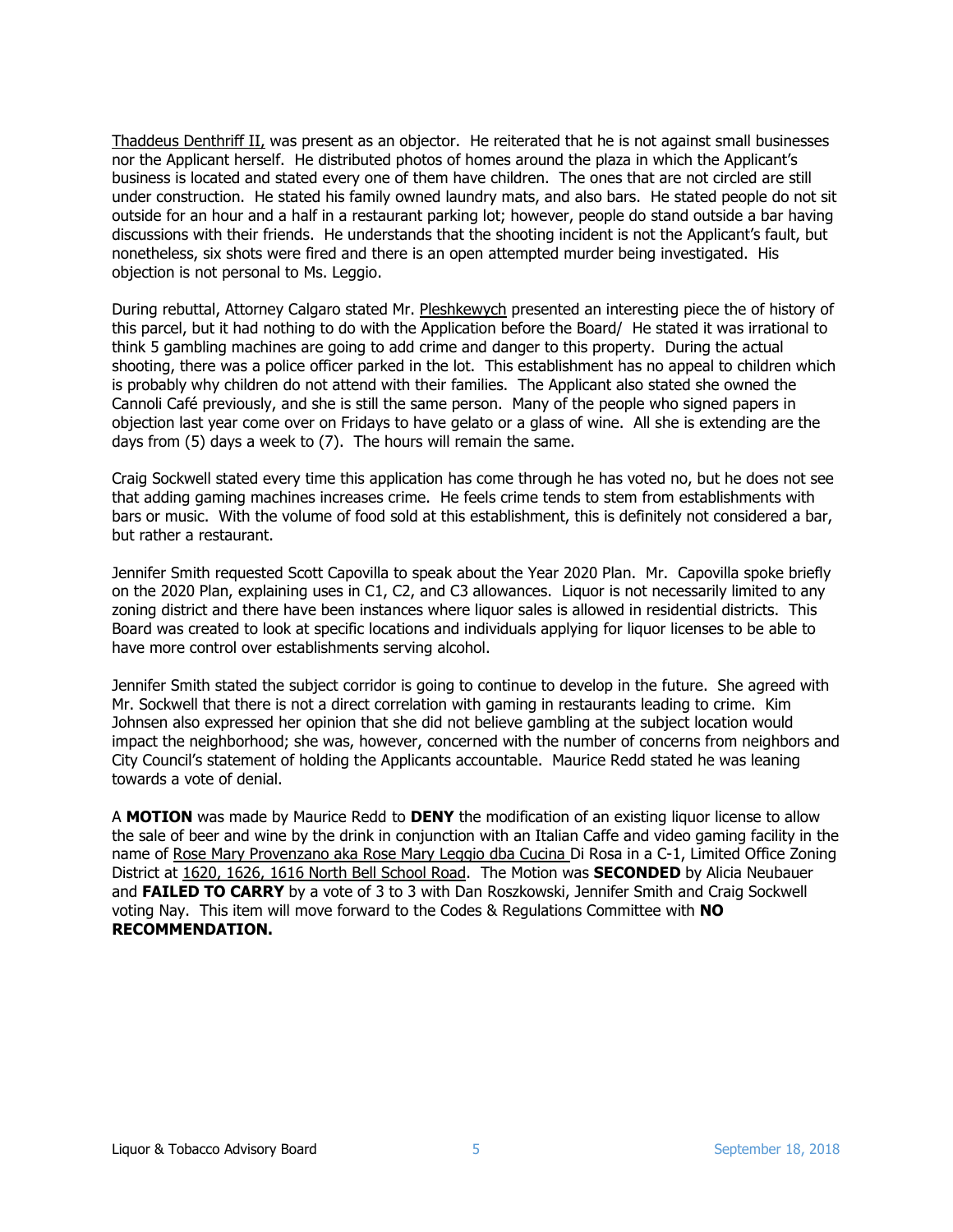|           | 018-LTAB-035 |
|-----------|--------------|
| Applicant |              |
| Ward 11   |              |

## 1909 11<sup>th</sup> Street

Mobin Ahmad DBA Star Group Petroleum Co.

- (A) Sale of packaged liquor in conjunction with a gas station and convenience store
- (B) Sale of tobacco products in conjunction with a gas station and convenience store in an I-1, Light Industrial Zoning District

The subject property is located on the southwest corner of  $18<sup>th</sup>$  Avenue and  $11<sup>th</sup>$  Street. Mobin Ahmad reviewed his request for the sale of packaged liquor and tobacco products. Mr. Ahmad stated he did not have an opportunity to review Staff's conditions before the meeting. He later stated he did receive an email the week before with Staff Report but did not read it. Conditions of Approval were provided to him at this meeting. Attorney Vaughn asked if he was agreeable to all conditions to which Mr. Ahmad stated he was; however, he questioned condition 10 regarding the installation of landscaping. Attorney Vaughn asked Mr. Ahmad if he wanted time to meet with the Landlord on this requirement. Mr. Ahmad stated he would not be leasing the property if he was not granted a liquor and tobacco license.

After discussion with the Board, the Applicant felt that it would be to his benefit to Lay Over the item to October 16<sup>th</sup>.

A MOTION was made by Jennifer Smith to LAY OVER the (A) sale of packaged liquor in conjunction with a gas station and convenience store, and the (B) sale of tobacco products in conjunction with a gas station and convenience store in the name of Mobin Ahmad dba Star Group Petroleum Co. in an I-1, Light Industrial Zoning District at  $1909\ 11<sup>th</sup>$  Street. The Motion was **SECONDED** by Maurice Redd and CARRIED by a vote of 6-0.

| 018-LTAB-036 | 2432, 2420 South Alpine Road                                                 |
|--------------|------------------------------------------------------------------------------|
| Applicant    | Robert H. Kaltenbach III dba Resistance Vapor                                |
| Ward 14      | <b>Sale of tobacco products</b> in conjunction with a retail store in a C-3, |
|              | General Commercial Zoning District                                           |

The subject property is located on the northeast corner of Harrison Avenue and South Alpine Road within the Aline Village Shopping Center. Robert Kaltenbach III, and Steve Allen, Applicants, were present. Mr. Kaltenbach stated he has been operating this business since 2016. He further stated this application is due to the new City code that now requires vapor sales establishments to be approved by City Council.

Staff Recommendation is for Approval with (10) conditions. Objectors or Interested Parties were present.

Mr. Kaltenbach stated he had read Staff conditions and was agreeable to all, but did ask if he could work with Staff on condition (3) requiring him to remove the existing covering on the windows.

Steve Allen said he was also an investor in this project, and explained the need to maintain the 50/50 perforation covering. He explained that at certain times of the day, the sun is so blinding that his customer's complain. Their staff cannot see the computer, their customers cannot see what they are buying, and the 20% coverage will not help. He further stated he gets severe migraines that can be brought on by bright sunlight. Mr. Capovilla stated this is an issue that is constant with all applications. This rule is in place for public safety. He gave an example of a crime being in progress . The perpetrator could easily see the police coming in but the police cannot see through the mesh and could very easily be shot. Mr. Allen stated they are willing to abide by all of Staff's recommend conditions.